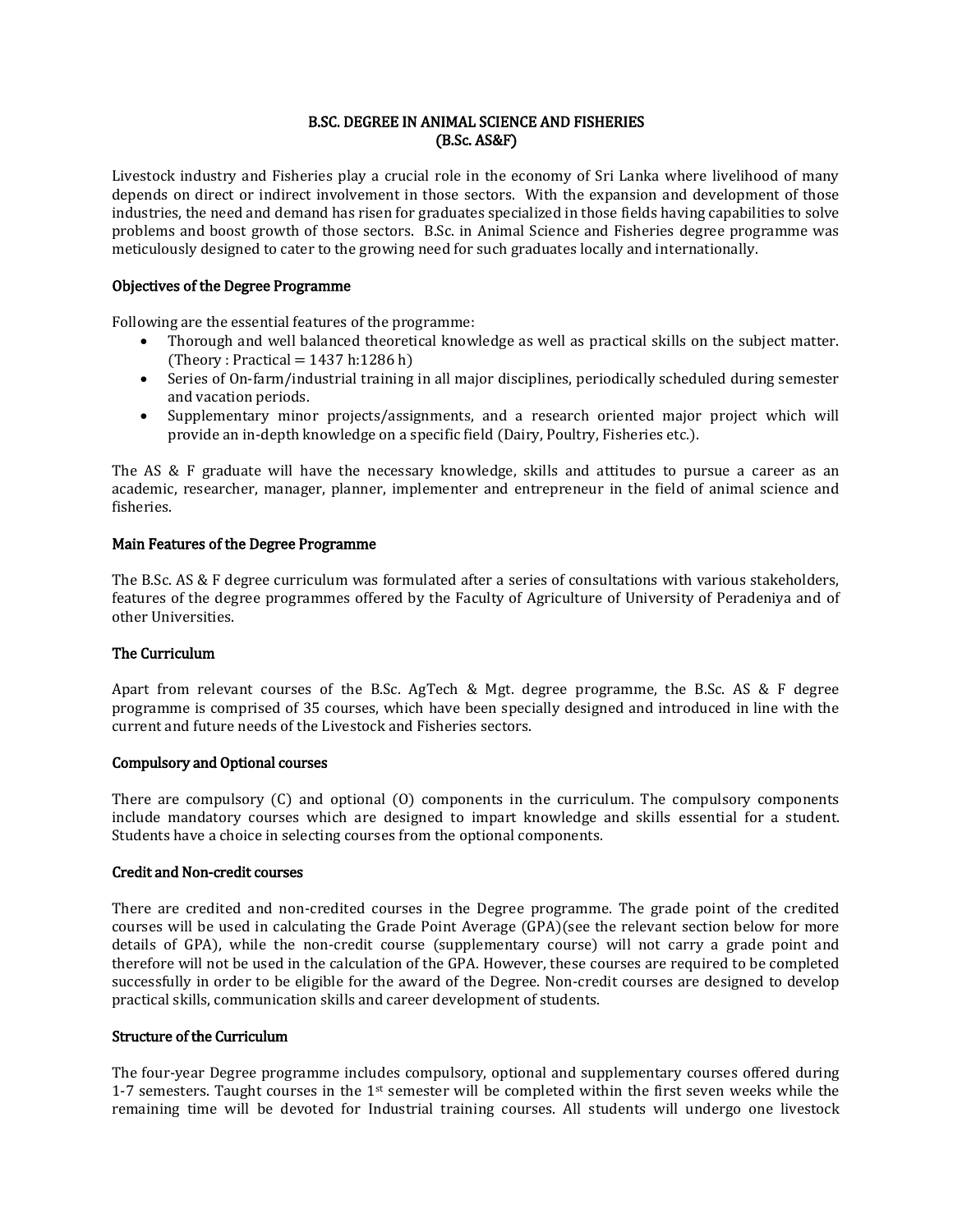practices course, and three industrial training courses, each of two weeks duration on rotation basis. In addition all students will undergo in-plant training of 4 weeks duration at the end of the  $2<sup>nd</sup>$  and  $3<sup>rd</sup>$  academic years, and should obtain a 'Pass' grade.

The final semester (8th) is devoted for a Research Project which will be carried out by individual students on a specific topic under the supervision of a senior academic. Students are required to submit a thesis on the Research Project in order to complete the Project work successfully.

| Semester                                               | <b>Series</b> | Type of courses offered         | No. of Credits Offered/required <sup>1</sup> |
|--------------------------------------------------------|---------------|---------------------------------|----------------------------------------------|
|                                                        | 1100          | Compulsory courses              | 16                                           |
| 2                                                      | 1200          | Compulsory courses              | 18                                           |
| 3                                                      | 2100          | Compulsory and optional courses | $18(16C + 20)$                               |
| 4                                                      | 2200          | Compulsory and optional courses | $18(16C + 20)$                               |
| 4 weeks In-Plant training During Vacation <sup>2</sup> |               |                                 |                                              |
| 5                                                      | 3100          | Compulsory and optional courses | $17(15C + 20)$                               |
| 6                                                      | 3200          | Compulsory and optional courses | $17(15C + 20)$                               |
| 4 weeks In-Plant training During Vacation <sup>2</sup> |               |                                 |                                              |
| 7                                                      | 4100          | Compulsory and optional courses | $18(16C + 20)$                               |
| 8                                                      | 4200          | Compulsory course (Project)     | h                                            |
| <b>Total Credit Units</b>                              |               |                                 | $128(118C+100)$                              |

### Outline of the B.Sc. AS & F degree

 $C =$  Compulsory courses,  $O =$  Optional courses

Consists of 160 hrs of involvement and evaluated on Pass/Fail basis

# Courses Offered in B.Sc. AS & F Degree

The courses offered in B.Sc. AS & F degree have been formulated by incorporating the essential knowledge, skills and attitudes that require fulfilling the objectives of the degree programme. The theoretical and practical skills have been incorporated in a balanced recipe in designing each course. In total, the compulsory courses and practical training alone (before considering the 10 credit hours of optional courses) provides 1,321 hours of theoretical knowledge and 1,218 hours of practical skills. The identified courses have been sequenced in such a way to deliver especially the knowledge and skills pertinent to Animal Science and Fisheries themes evolving from principles to synthesis and application.

## Course Sequence of the B.Sc. AS & F degree

| Semester | <b>Notation</b> | <b>Courses and Credit Hours</b>                                 | Credits <sup>1</sup> |
|----------|-----------------|-----------------------------------------------------------------|----------------------|
|          | ASF 1101        | Animal Biochemistry (2: 30/00/00)                               |                      |
|          | ASF 1102        | Anatomy & Physiology of Farm Animals (2:25/10/15)               |                      |
|          | ASF 1103        | Anatomy and Physiology of Fish (1: 12/06/10)                    |                      |
|          | ASF 1104        | Livestock Farm Practice (1:00/30/10)                            | 16                   |
|          | ASF 1105        | <b>Industrial Training in Animal Production &amp; Fisheries</b> |                      |
|          |                 | (3:00/90/30)                                                    |                      |
| 1100     | ASF 1106        | Immunology (1:13/04/10)                                         |                      |
|          | ASF 1107        | Principles of Genetics & Animal Breeding (2:22/16/18)           |                      |
|          | AS 2102         | Principles of Animal Nutrition (2:25/10/18)                     |                      |
|          | AS2103          | Forage Production and Conservation (2:23/14/19)                 |                      |
|          | ASF 1201        | Fish Nutrition (1:15/00/10)                                     |                      |
|          | ASF 1202        | Aquatic Plants & Live Feeds (2:25/10/10)                        |                      |
|          | ASF 1203        | Fish Breeding & Fish Seed Production (3:35/20/30)               |                      |
|          | ASF 1204        | Analytical Techniques in Animal Feed & and Products             | 18                   |
| 1200     |                 | (2:10/40/20)                                                    |                      |
|          | AS 2201         | Ruminant Animal Production (2:23/14/33)                         |                      |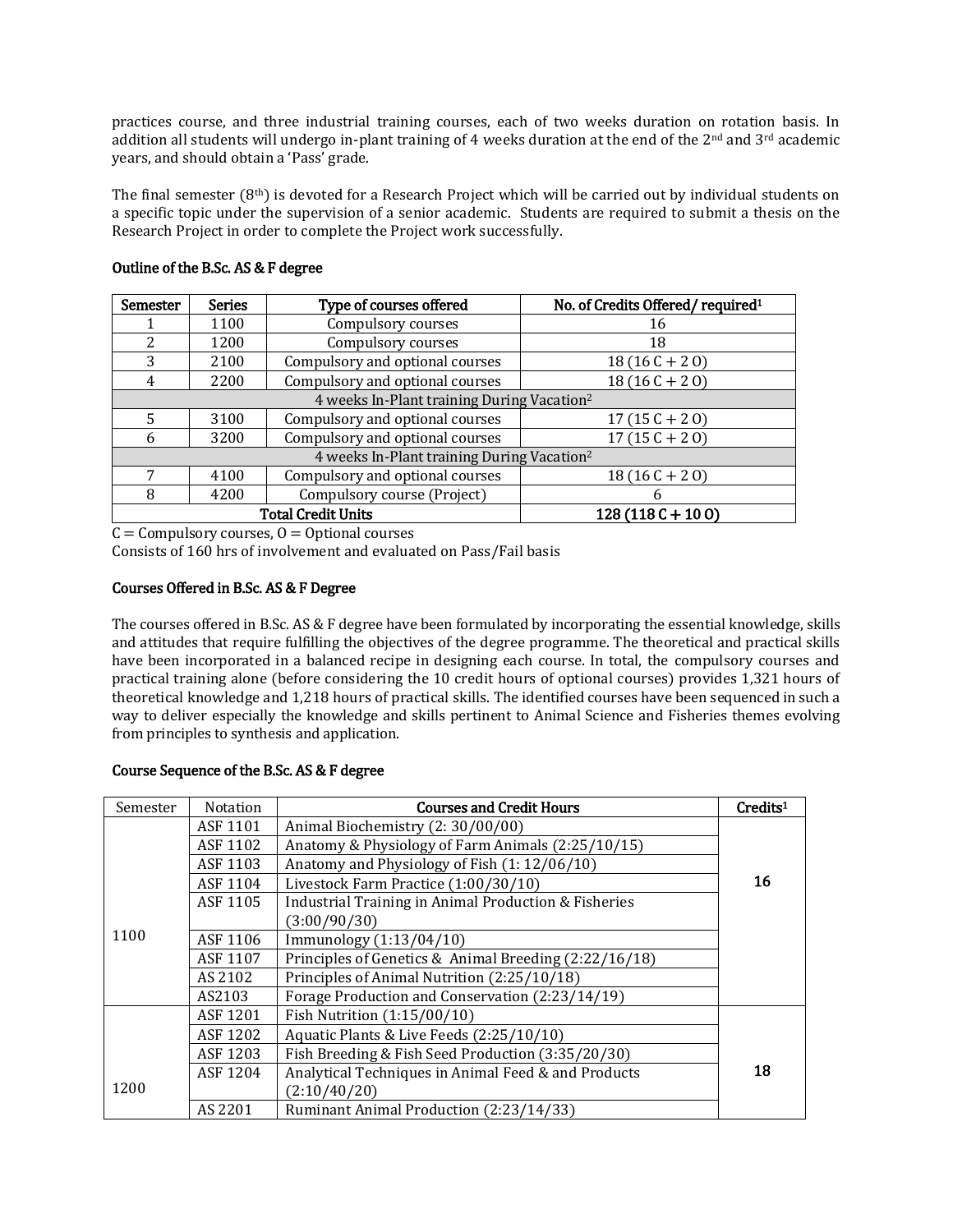|      | AS 2202  | Poultry and Swine Production (2:25/10/35)                  |       |  |
|------|----------|------------------------------------------------------------|-------|--|
|      | SS 1201  | Properties & Functions of Soils (3:30/30/12)               |       |  |
|      | CS 1201  | Principles of Crop Production (3:40/10/19)                 |       |  |
|      | ASF 2101 | Marine & Inland Fisheries (3:35/20/40)                     |       |  |
|      | ASF 2102 | Animal Environmental Physiology (1:10/10/10)               |       |  |
|      | ASF 2103 | Poultry, Cattle & Swine Diseases (3:35/20/10)              |       |  |
|      | ASF 2104 | Shrimp and Prawn Farming (2: 26/08/10)                     |       |  |
|      | ASF 2105 | Animal Behaviour & Welfare (2: 26/08/15)                   | 18    |  |
| 2100 | ASF 2106 | Microlivestock Production (2: 22/16/20)                    | C: 16 |  |
|      | EB 2101  | Principles of Economics (3:40/10/40)                       | 0:02  |  |
|      | ASF 2107 | Pet Animal Nutrition (2:25/10/15) OPTIONAL                 |       |  |
|      | ASF 2108 | Equine Nutrition & Management (2:27/06/10) OPTIONAL        |       |  |
|      | ASF 2109 | Agro-ecotourism (1:12/06/10) OPTIONAL                      |       |  |
|      | ASF 2201 | Beef Cattle Production (1:15/00/06)                        |       |  |
|      | ASF 2202 | Animal Waste Management (2:25/10/10)                       |       |  |
|      | ASF 2203 | Ornamental Fisheries Management (2:25/10/35)               |       |  |
|      | ASF 2204 | Diseases of Fin Fish & Shell Fish (1:10/10/10)             |       |  |
|      | AS 3201  | Applied Animal Nutrition (3:40/10/08)                      |       |  |
|      | AS 3206  | Feed Processing Technology (1:13/04/04)                    |       |  |
|      | EX 2201  | Principles of Human Behaviour (3:40/10/60)                 |       |  |
|      | EX 2202  | Career Development (1:10/10/20)                            | 18    |  |
| 2200 | FT 3202  | Food Microbiology (2:23/14/30)                             |       |  |
|      | ASF 2205 | Traditional Practices in Livestock Production (1:12/06/10) | C: 16 |  |
|      |          | <b>OPTIONAL</b>                                            | 0:02  |  |
|      | FT 2202  | Preservation of Agricultural Produce (2:26/08/22) OPTIONAL |       |  |
|      | FT 1201  | Biochemistry and Human Nutrition (3:33/24/30) OPTIONAL     |       |  |
|      | EB 2201  | Development Economics (2:25/10/45) OPTIONAL                |       |  |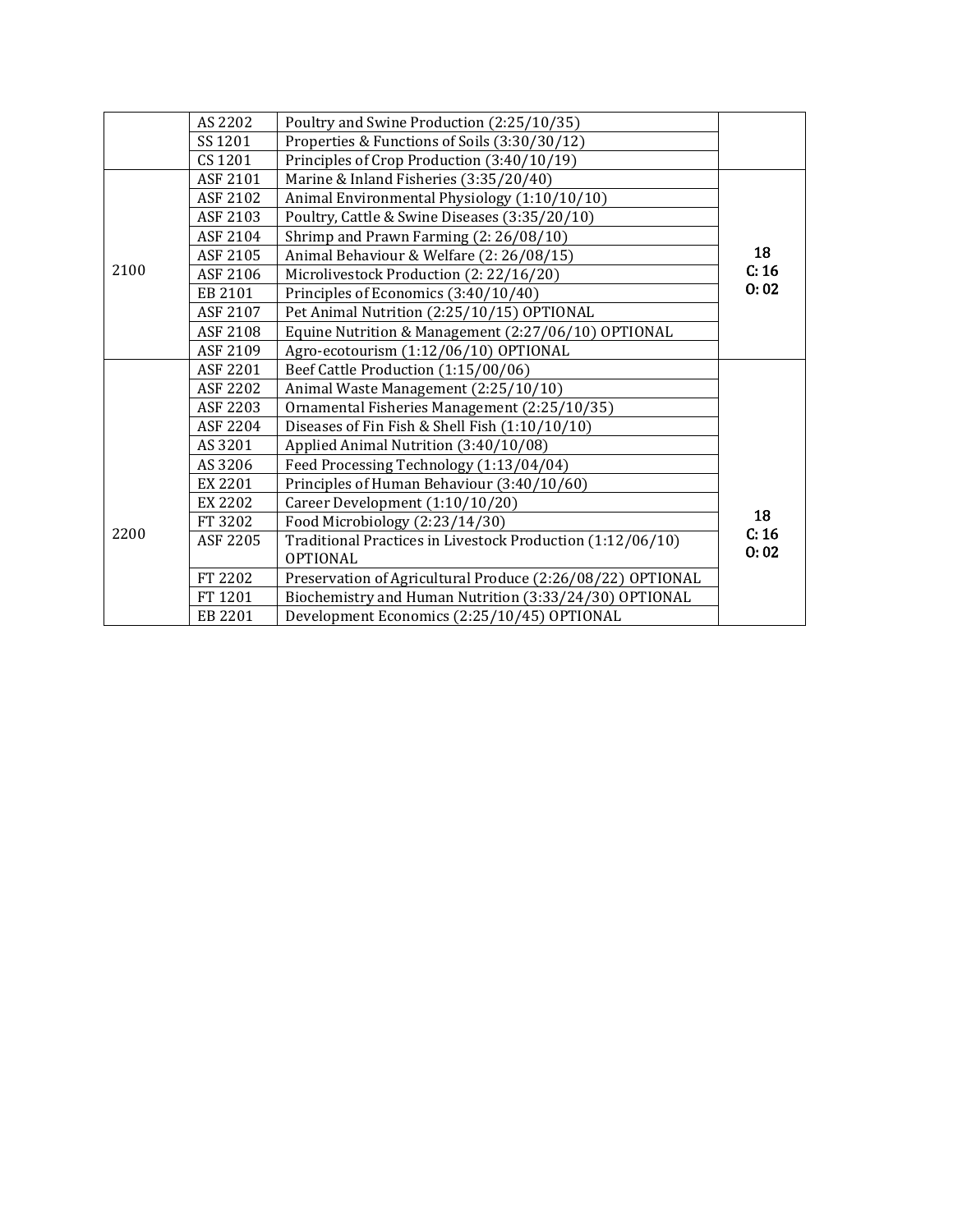| 4 weeks In-Plant Training During Vacation |          |                                                          |       |  |
|-------------------------------------------|----------|----------------------------------------------------------|-------|--|
|                                           | ASF 3101 | Meat and Fish Processing Technology (2:25/10/34)         |       |  |
|                                           | ASF 3102 | Fisheries Resource Management (2:26/08/10)               |       |  |
|                                           | CS 3102  | Statistical Methods I (2:30/00/15)                       |       |  |
|                                           | ASF 3103 | Livestock Farm Structures and Machinery (1:12/06/20)     |       |  |
|                                           | AS 4102  | Applied Genetics and Animal Breeding (2:25/10/20)        |       |  |
|                                           | ASF 3104 | Milk Procurement and Marketing (1/12/06/15)              |       |  |
|                                           | ASF 3105 | Slaughterhouse Management (1:12/06/15)                   |       |  |
|                                           | ASF 3106 | Livestock & Fish Legislation (2:30/00/15)                | 17    |  |
| 3100                                      | ASF 3107 | Wildlife Management (2:20/20/06)                         | C: 15 |  |
|                                           | EB 3101  | Business Creation and Management (2:15/30/35) OPTIONAL   | 0:02  |  |
|                                           | EX 3101  | Organizational Management (2:15/30/35) OPTIONAL          |       |  |
|                                           | FT 4101  | Food Analysis (2:20/20/20) OPTIONAL                      |       |  |
|                                           | AS 3202  | Dairy Product Technology (2:25/10/08)                    |       |  |
|                                           | ASF 3201 | Poultry Meat Processing and Egg Technology (2:25/10/30)  |       |  |
|                                           | AS 3203  | Applied Animal Physiology (2:24/12/30)                   |       |  |
|                                           | AS 3205  | Forage Resources and Production (2:14/32/20)             |       |  |
|                                           | CS 3201  | Design and Analysis of Experiments (2:30/00/15)          |       |  |
|                                           | EB 3204  | Marketing Management (2:20/20/40)                        |       |  |
|                                           | CS/AS    | Farming Systems (2:27/06/15)                             |       |  |
| 3200                                      | 3201     |                                                          |       |  |
|                                           | EB 3201  | Project Analysis (1:10/10/20)                            |       |  |
|                                           | EX 3201  | Extension Education (2:24/12/40) OPTIONAL                | 17    |  |
|                                           | EX 3202  | Communication: Theory and Practice (2:24/12/40) OPTIONAL | C: 15 |  |
|                                           | EB 3205  | Agricultural Marketing (2:30/00/50) OPTIONAL             | 0:02  |  |